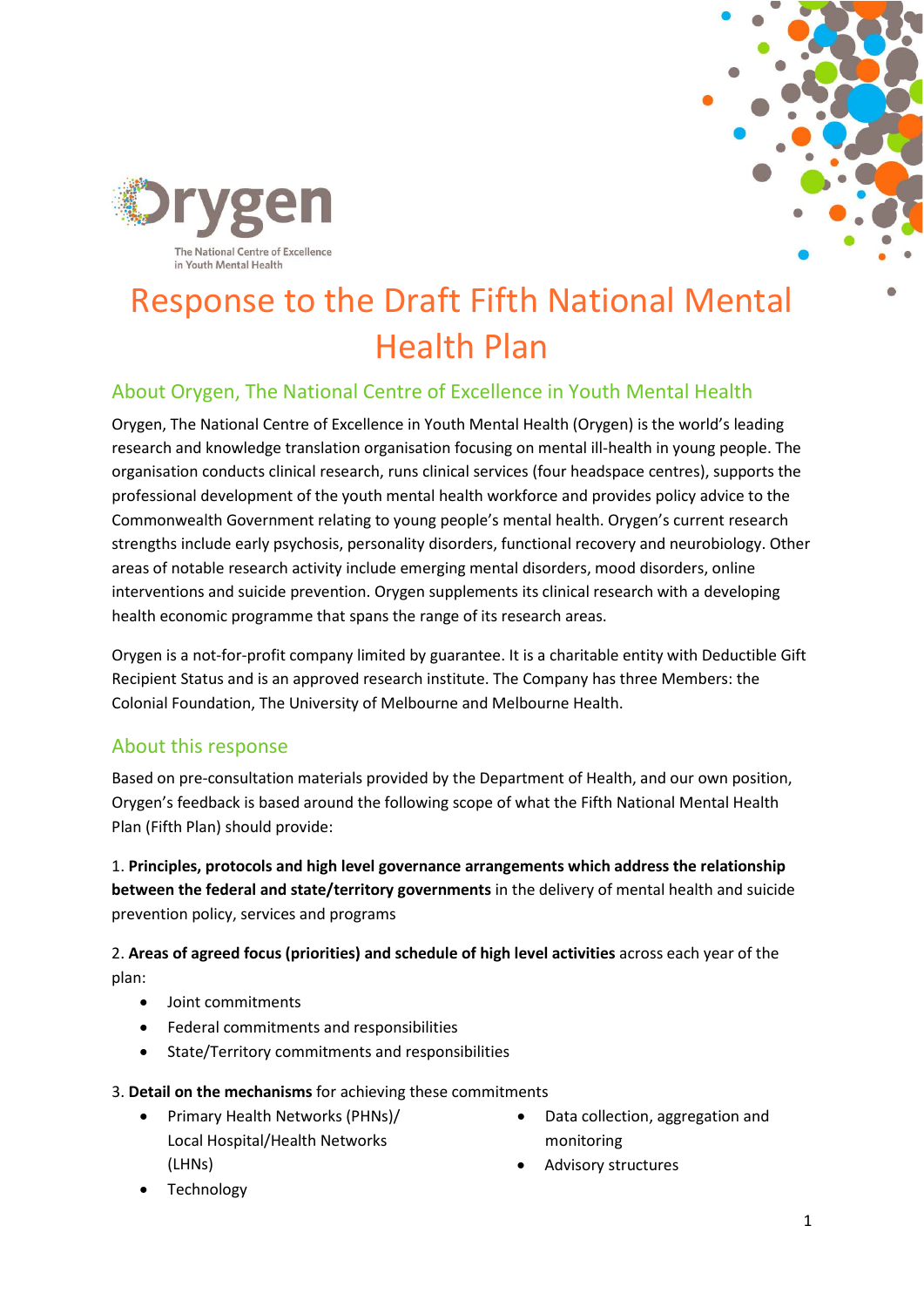- Intergovernmental/interdepartmental committees
- Funding
- Frameworks, national resources, state/territory resources

• Workforce development

4. **Measures against these commitments** including both annual measures and life of the plan measures.

5. **Reporting mechanisms and accountability**, including a clear role going forward for the National Mental Health Commission to provide independent and transparent monitoring of progress implementing the Fifth Plan.

## Overall position:

Orygen welcomes the opportunity to provide feedback on the draft Fifth National Mental Health Plan (the Fifth Plan). While the Fifth Plan aims to address what is described as 'fundamental shortcomings of the existing system' (p3), Orygen has identified significant issues in the plan's structure and content which we believe warrant a substantial redraft and refocus.

## **There is a lack of attention on early intervention, prevention and young people.**

The Fifth Plan recognises: a) that one of the key issues in Australia's mental health system has been the 'insufficient focus on promotion, prevention and early intervention' (p14); and b) the underpinning value of promotion, prevention and early intervention.

However, there is limited detail in this document on how governments will work to deliver effective prevention and early intervention for mental ill-health, early in life and early in onset. The Fourth National Mental Health Plan contained a strong focus (including a priority area) on prevention and early intervention, which does not exist in the Fifth Plan. Early intervention and prevention of mental ill-health has been shown to be effective and cost-effective to governments. As such it should be prioritised by all governments and a cornerstone of all national mental health plans going forward.

## **How can this be addressed?**

## *An additional priority area on early intervention for children and young people should be included in the Fifth Plan.*

The Fifth Plan should encapsulate the key commitments to mental health and suicide prevention announced by the Coalition in the lead up to the 2016 election.

More specifically, the Fifth Plan should also describe headspace and the Early Psychosis Youth Services (EPYS) as the Australian Government's preferred and evidence-based models for youth mental health care. It should identify headspace and EPYS as critical national infrastructure from which governments will continue to build and enhance early intervention services and youth mental health care. There should be a commitment and a plan articulated to ensure all young people (including those experiencing early psychosis) have access to these services.

Council of Australian Governments (COAG), through the Mental Health, Drug and Alcohol Principal Committee (and relevant sub-committees) should also evaluate the Fourth Plan (in this case Priority area 2) to determine what actions and activities are still a priority and develop new actions to reflect recent government commitments as well as population, technological and service system changes that have occurred since the Fourth Plan was released seven years ago.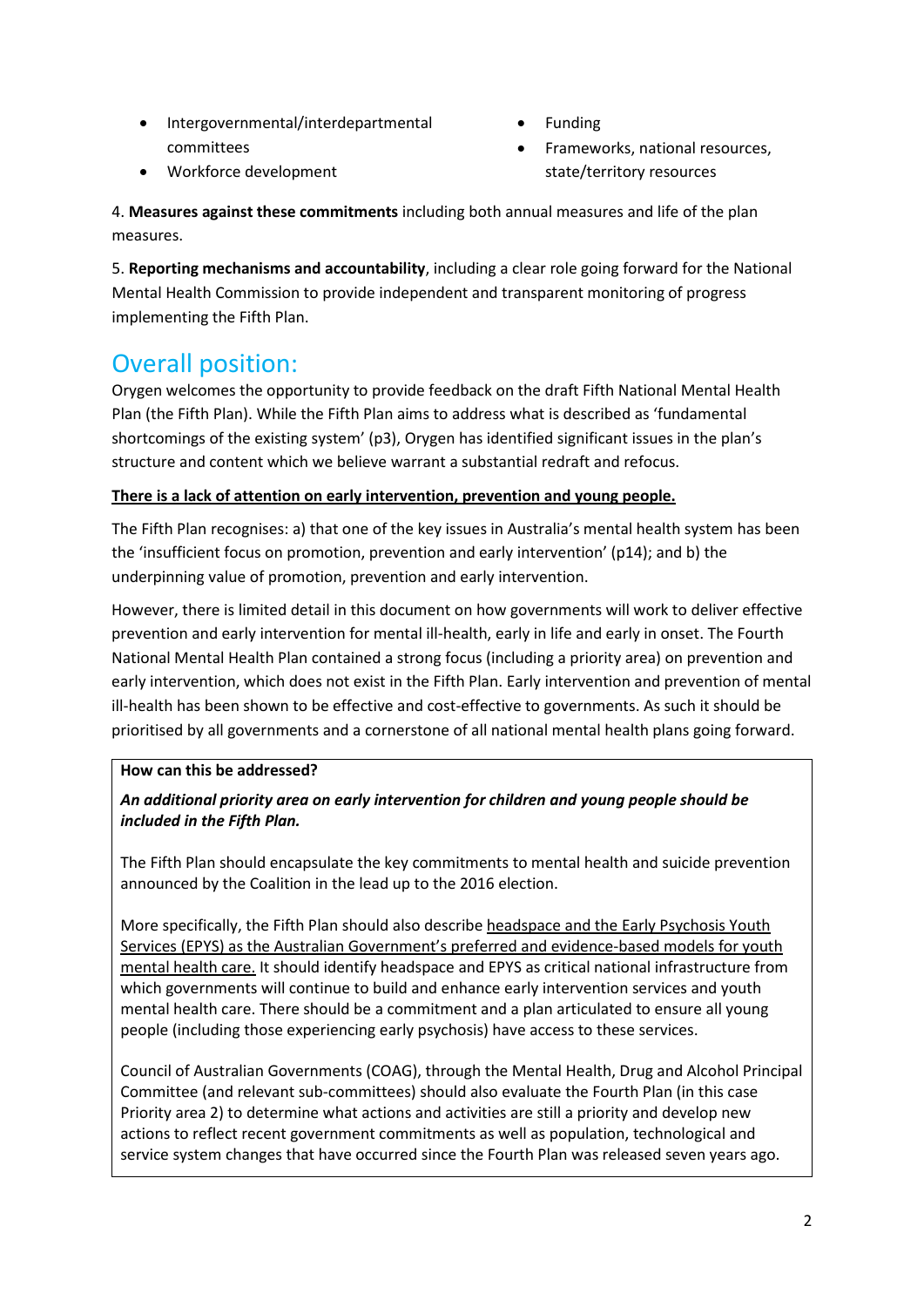#### **There is an insufficient response to the 'missing middle'.**

The Fifth Plan does not acknowledge or respond to the growing chasm in care between what is funded and provided by the Commonwealth Government and by state/territory governments.

Orygen seeks a clearer road-map in the Fifth Plan which describes how this gap will be responded to. In some states/territories insufficient funding for youth mental health systems have seen many young people with significant mental ill-health and suicide risk deemed 'not unwell enough' to access state-funded systems care. They then present to headspace, a service designed to care for mild-moderate illness or receive no care at all. This is a critical issue requiring a much stronger commitment from governments to address within the Fifth Plan. It will not be fixed through an assumption that primary care will pick-up, at minimal extra cost, those unable to access statesystems.

#### **How can this be addressed?**

#### *Reframe Priority Area 2 to deliver a system of care that provides access to appropriate treatment and services dependent on age, stage and severity of illness.*

Governments should describe in the Fifth Plan what role they will each play to support this and commit to the development of an evidence-based staging model of mental health care, moving beyond the stepped-care approach.

In the meantime, greater clarity (and consensus between the governments) needs to be articulated in the Fifth Plan to describe what is meant by 'complex and severe' and what happens to those individuals who don't qualify as 'complex and severe' in terms of their access to mental health services and evidence-based treatment.

The Fifth Plan should also articulate the role of each level of government over the next five years to ensure that this issue is addressed and people don't continue to fall through the cracks in the system.

## **There is a lack of clarity in the roles, responsibilities and accountabilities between and across governments.**

Following reforms improving access to mental health care for young people and the ground work laid by the National Mental Health Commission, rather than further improving the delivery of mental health care in Australia the Fifth Plan provides significant uncertainty. While regional integration is clearly the flagship priority of the Fifth Plan, it fails to articulate the individual and shared accountabilities for each level of government (within their policy, service and program development) to achieve this priority. This is also true of the other priorities and actions identified in the Fifth Plan.

In general, the Fifth Plan lacks implementation details. There is no implementation plan. Nor are outcome measures described which would indicate progress towards short/medium term service system changes and improvements, along with progress towards the long-term outcomes (which are articulated). It is possible that accountability within the Fifth Plan could be diminished with the focus solely on 'long-term' outcomes and indicators.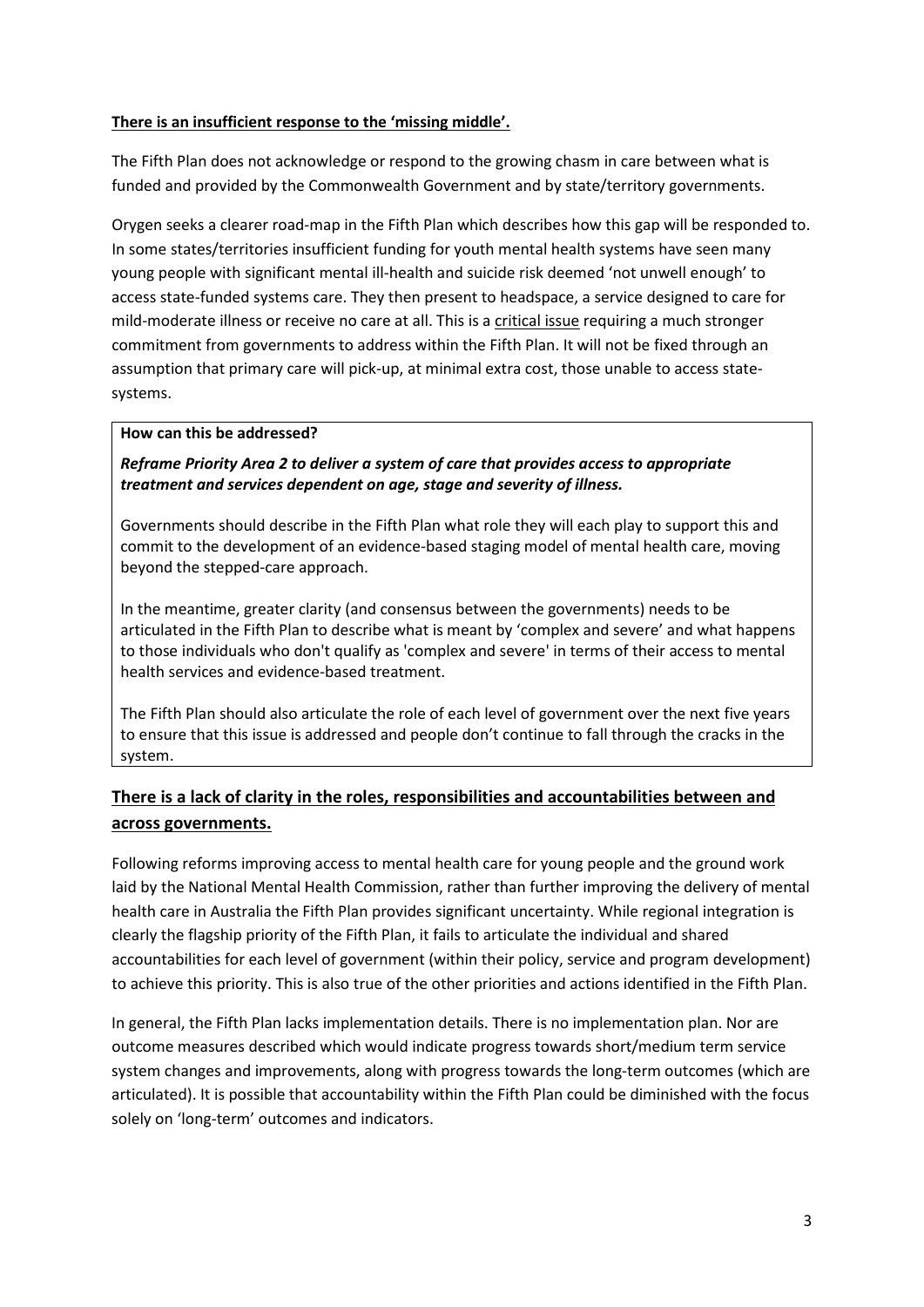#### **How can this be addressed?**

#### *Governments should develop an implementation plan and monitoring framework to be released alongside the plan (not signalled for development after).*

This would 'weed-out' actions contained in the plan that are nebulous, vague and difficult to determine whether they have been implemented and what the impact has been. It would also provide a stronger set of performance indicators which relate to measuring incremental policy, service and system changes, along with longer term population health and wellbeing outcomes.

Central to an implementation plan and monitoring framework should be the development of a clearly articulated program logic (or set of logics), which describe the roles, responsibilities, policy and funding levers in each level of government. Where responsibility is shared, it should describe the mechanisms and structures which will support inter-government action.

Importantly the Fifth Plan and an implementation and monitoring framework should also identify how actions will be measured and include a clear description of the role of the National Mental Health Commission in providing independent monitoring and reporting against each of the actions and performance indicators.

## **It is a 'kick to touch' in responding to service system shortfalls and funding issues.**

Devolving responsibility for service system improvements (including follow-up care for high suicide risk following discharge from Emergency Departments and hospitals) to PHN/LHNs with little detail on how they will be supported to deliver this is a shortcoming of the Fifth Plan. While regional responsibility is seen to be a step forward in rectifying the issues of implementing integration in previous plans (p19), the expectation that the PHN/LHNs will regionally respond to gaps in service provision without addressing the higher level Commonwealth and state/territory responsibilities and the resourcing shortfalls across mental health services and systems is concerning.

Further to this, the decision not to evaluate the Fourth Plan is also a concern. There was an opportunity with the Fifth Plan to identify and address outstanding actions and implementation issues from the previous plans.

#### **How can this be addressed?**

*Include detailed information in the plan about how the PHNs and the LHNs will be supported to achieve integrated service delivery at the regional level.*

This includes:

- releasing the National Mental Health Service Planning Framework alongside the Fifth Plan (if not before);
- an agreement on strategies for future alignment of PHN/LHN catchments;
- commitments to data and reporting harmonisation; and
- a clearer acknowledgement that responsibility has not been devolved, as these networks are funded functions and mechanisms of both levels of government.

There is also a need to provide direction and scope to the PHNs on integration with other sectors and systems to deliver activities which recognise and respond to the various social determinants of mental ill-health, particularly important in areas of physical health impacts and other comorbidities.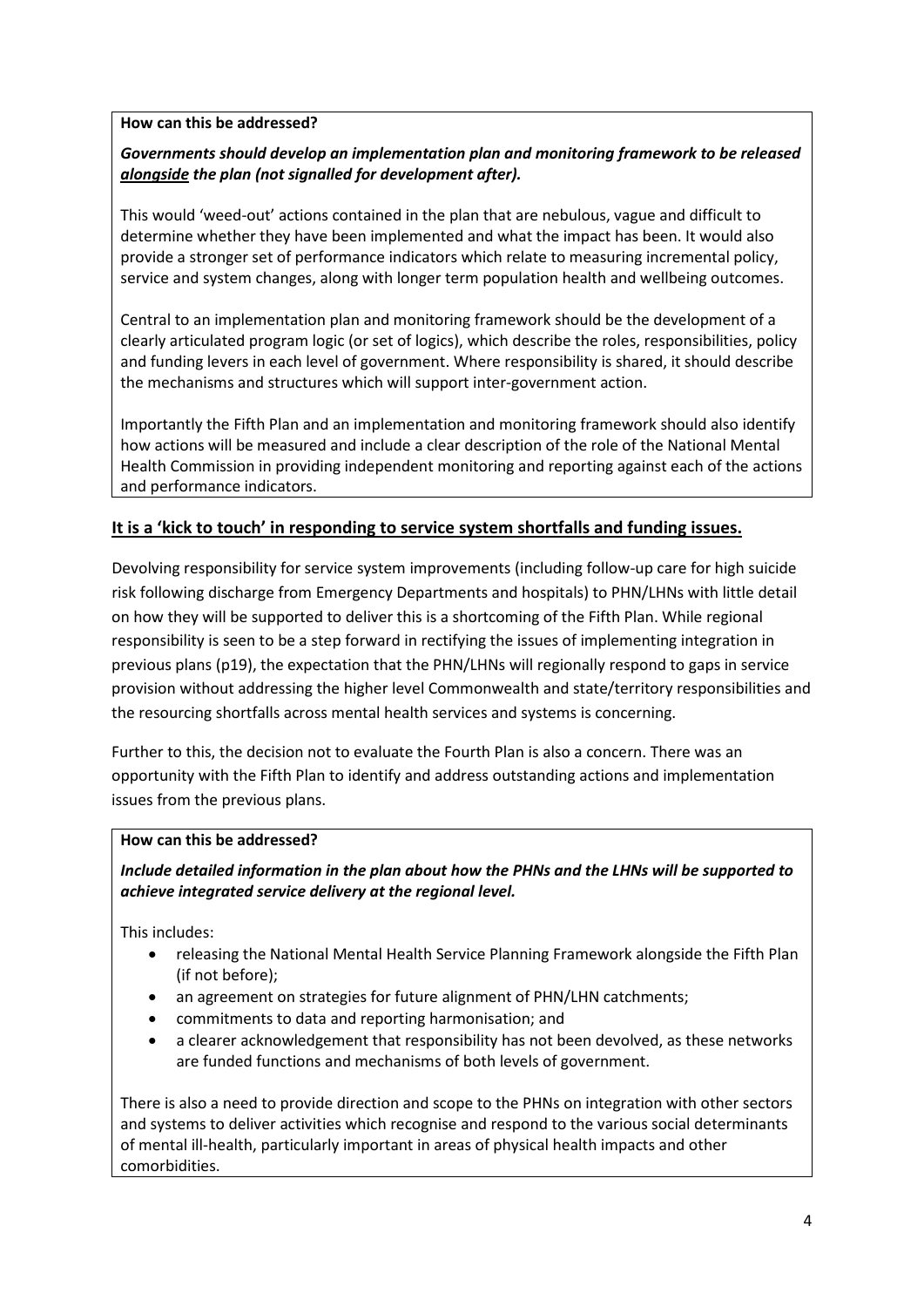## **The Fifth Plan is 'back to the future'.**

The Fifth Plan is heavy on rationale for the key reforms announced in late 2015 by the Australian Government in response to the National Mental Health Commission Review of Mental Health Programmes and Services. However, for a plan which will now guide intergovernmental action and investment up to 2022, it lacks detail on the future opportunities and challenges in mental health and suicide prevention and fails to articulate the mechanisms, policy, program and funding levers and timeframes by which governments will respond. In particular, references are almost entirely absent regarding: a) online/technological platforms and transformations, b) workforce development.

While placing 'people and communities at the centre of actions' (p16), the Fifth Plan still remains heavily health system orientated, with governance arrangements centred on health and mental health ministers. As a result it doesn't connect to the other systems central to an individual's wellbeing such as housing, education and employment. This is despite the articulation early in the document of the importance of these systems in mental health and wellbeing outcomes (p17); and that a number of the national indicators identified in the Fifth Plan fall within the responsibility of other portfolios, e.g. early childhood support and employment service data (p67).

#### **How can this be addressed?**

#### *Each priority of the strategy should include actions related to a) the role of technologies in service planning, provision and reporting; and b) workforce development to meet future service demands.*

It is also important that the plan is clear on whether systems outside of health and mental health are to be included. The role of first ministers across governments (and their portfolios) need to be better defined in relation to delivering on the priorities, actions and indicators in the plan which fall within the responsibility of their portfolio. If this is deemed out of scope for the Fifth Plan then existing performance indicators which sit outside of mental health portfolios need to be reconsidered, such as early childhood indicators.

#### *Placing people at the centre also requires a stronger focus on the lived-experience.*

The Fifth Plan needs to better articulate how people (including young people) with mental illhealth and their families will be engaged in all the actions and activities to be implemented over the life of the plan. This should include clear description of advisory structures and measurable activities and targets.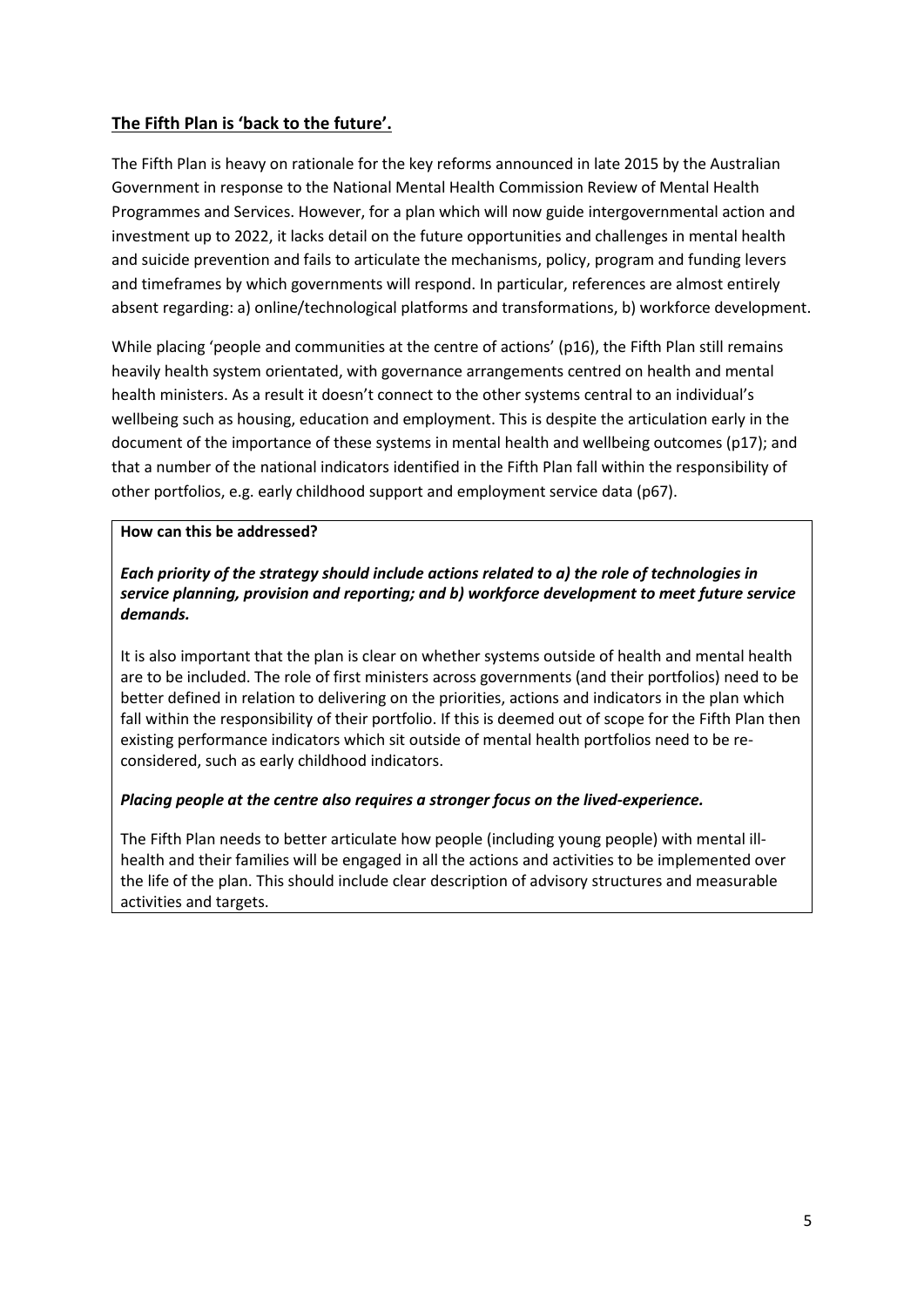## Specific feedback on the priority areas (7)

The table below provides specific feedback on each of the existing priority areas of the draft Fifth Plan. In many instances the feedback is provided in the context of meeting the needs of young people in each of the areas.

| <b>Priority Area</b> | <b>Issues</b>                                                                 |  |  |
|----------------------|-------------------------------------------------------------------------------|--|--|
| 1. Integrated        | Responsibilities of PHNs and LHNs are still defined by funding<br>1.          |  |  |
| regional planning    | parameters pre-determined by Commonwealth/state/territory                     |  |  |
| and service          | governments. If integration is not achieved at this level, it will be         |  |  |
| delivery             | difficult to achieve at a regional level. The Fifth Plan provides no detail   |  |  |
|                      | about the mechanisms, resources and systems that will be provided to          |  |  |
|                      | regional areas to achieve integration.                                        |  |  |
|                      |                                                                               |  |  |
|                      | 2. 'As part of their leadership role, governments will provide clarity on     |  |  |
|                      | their roles and responsibilities in the mental health service system'         |  |  |
|                      | (p23). This is what the Fifth Plan should deliver but doesn't.                |  |  |
|                      |                                                                               |  |  |
|                      | 3. '(The) optimal level of integration will be different in different regions |  |  |
|                      | and for different populations' (p25). Optimal levels of integration           |  |  |
|                      | should be defined by the COAG and the Fifth Plan should describe how          |  |  |
|                      | PHN/LHNs will be supported to achieve this. This will not be a one-size-      |  |  |
|                      | fits-all approach and should be tailored to each state/territory in           |  |  |
|                      | recognition that their local health/hospital networks vary in their size      |  |  |
|                      | and capacity.                                                                 |  |  |
|                      |                                                                               |  |  |
| 2. Coordinated       | 1. Over simplification of the experiences and stages of mental ill-health in  |  |  |
| treatment and        | the division of 'complex and severe' and the rest of the population.          |  |  |
| supports for         | This only further highlights the absence of prevention, promotion and         |  |  |
| people with severe   | early intervention within the draft plan.                                     |  |  |
| and complex          |                                                                               |  |  |
| mental illness       | There is no clear definition around what is 'complex' what is 'severe'.<br>2. |  |  |
|                      | Is this group the 6000 to be eligible for NDIS provision or is it a larger    |  |  |
|                      | group? If the latter, then it becomes open to interpretation by PHNs          |  |  |
|                      | and other service planners.                                                   |  |  |
|                      |                                                                               |  |  |
|                      | This priority lacks much of what is transformative about the NDIS such<br>3.  |  |  |
|                      | as its focus on social and economic participation.                            |  |  |
|                      |                                                                               |  |  |
|                      | State/territory systems are retreating leaving numbers of young<br>4.         |  |  |
|                      | people who are particularly unwell without access to specialist care.         |  |  |
|                      | headspace centres are seeing more of these young people and many              |  |  |
|                      | are falling through the gaps entirely. This needs to be addressed             |  |  |
|                      | urgently.                                                                     |  |  |
|                      |                                                                               |  |  |
| 3. Suicide           | There is a need for a clear commitment to a new national suicide<br>1.        |  |  |
| prevention           | prevention strategy which also involves the development of a separate         |  |  |
|                      | Youth Suicide Prevention Implementation Plan, recognising that a              |  |  |
|                      | different approach is required for this age group than others.                |  |  |
|                      |                                                                               |  |  |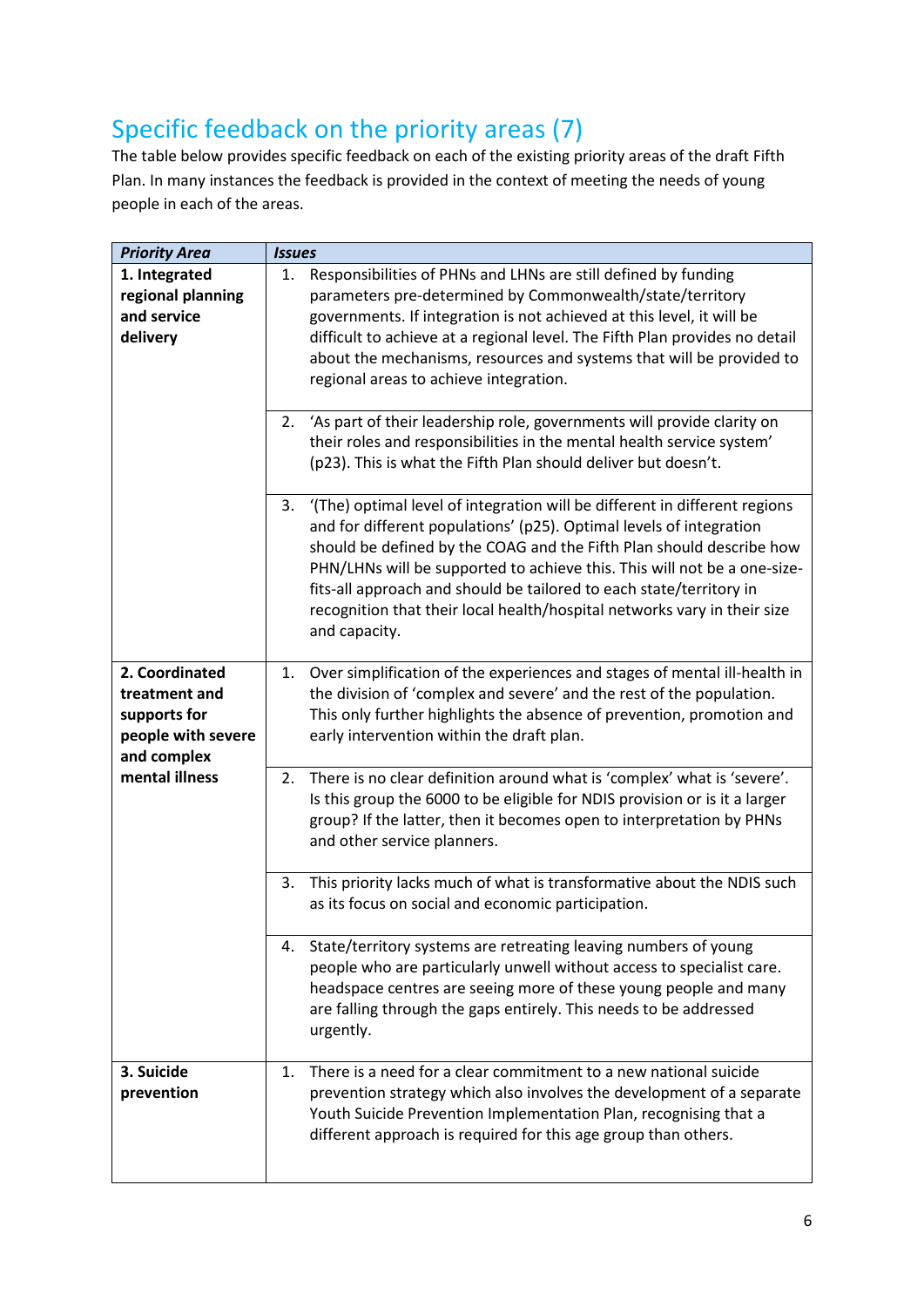| 3. Suicide                                |    | 2. Concerning that the post-discharge care issue (which in the response                                                                                 |
|-------------------------------------------|----|---------------------------------------------------------------------------------------------------------------------------------------------------------|
| prevention (cont.)                        |    | to the National Mental Health Commission review was going to be<br>addressed by COAG in this plan) is now a matter for the PHNs/LHNs,                   |
|                                           |    | who will 'seek to prioritise' this (p34). The Fifth Plan should articulate                                                                              |
|                                           |    | how this will be done and when. The plan also needs to commit to<br>ensuring what is done is evidence-based.                                            |
|                                           |    |                                                                                                                                                         |
|                                           | 3. | The actions are health-centric in their approach, whereas evidence<br>suggests suicide prevention is best responded to through multiple                 |
|                                           |    | systems and services outside of health. If the agreed scope for the plan                                                                                |
|                                           |    | is only mental health and health then this will be an issue.                                                                                            |
|                                           |    | 4. Need to include self-harm and suicide-related behaviours as a greater<br>focus for actions and reporting within the Fifth Plan. The development      |
|                                           |    | of monitoring systems in hospitals across the country, linked to an                                                                                     |
|                                           |    | aggregated national data set for presentations to Emergency<br>Departments is one action that should be included.                                       |
|                                           |    |                                                                                                                                                         |
| 4. Aboriginal and<br><b>Torres Strait</b> | 1. | The Fifth Plan recognises the need to locate mental health services for<br>Aboriginal and Torres Strait Islander people within a broader                |
| <b>Islander mental</b>                    |    | understanding of social and emotional wellbeing. To achieve this                                                                                        |
| health and suicide<br>prevention          |    | improved coordination between cultural programs and mental health<br>services is required. The Fifth Plan does not address the complexity of            |
|                                           |    | achieving this outcome.                                                                                                                                 |
|                                           |    | 2. The establishment of a clearinghouse for evidenced-based mental                                                                                      |
|                                           |    | health interventions will, despite stating it will not duplicate or replace                                                                             |
|                                           |    | existing infrastructure, compete with the Australian Government's<br>existing Closing the Gap Clearinghouse.                                            |
|                                           |    | A more important step would be to include mental health within the                                                                                      |
|                                           |    | Indigenous primary health care national key performance indicators                                                                                      |
|                                           |    | collated by the Australian Institute of Health and Welfare. Beyond this<br>step is the challenge of measuring the outcomes of social and                |
|                                           |    | emotional wellbeing programmes to develop a robust evidence base.                                                                                       |
|                                           |    | Evidence is required if the coordination of wellbeing and mental health<br>services and programmes is to be achieved to the benefit of Aboriginal       |
|                                           |    | and Torres Strait Islander people.                                                                                                                      |
|                                           | 3. | Self-determination is named as essential to overcoming disadvantage                                                                                     |
|                                           |    | faced by Aboriginal and Torres Strait Islander people, yet there is no                                                                                  |
|                                           |    | mention in the Fifth Plan about self-determination in delivering mental<br>health services. There is no mention of the role for Aboriginal              |
|                                           |    | Community Controlled Health Organisations within the regionalised                                                                                       |
|                                           |    | break-up of health services.                                                                                                                            |
| 5. Physical health<br>of people living    |    | 1. Guidelines for health services to improve the physical health of people<br>living with mental health issues (Action 16) are important. There is also |
| with mental health                        |    | a need for guidance on how to plan mental health services for young                                                                                     |
| <b>issues</b>                             |    | people specifically which includes evidence-based early intervention,<br>screening and treatment for physical health issues.                            |
|                                           |    |                                                                                                                                                         |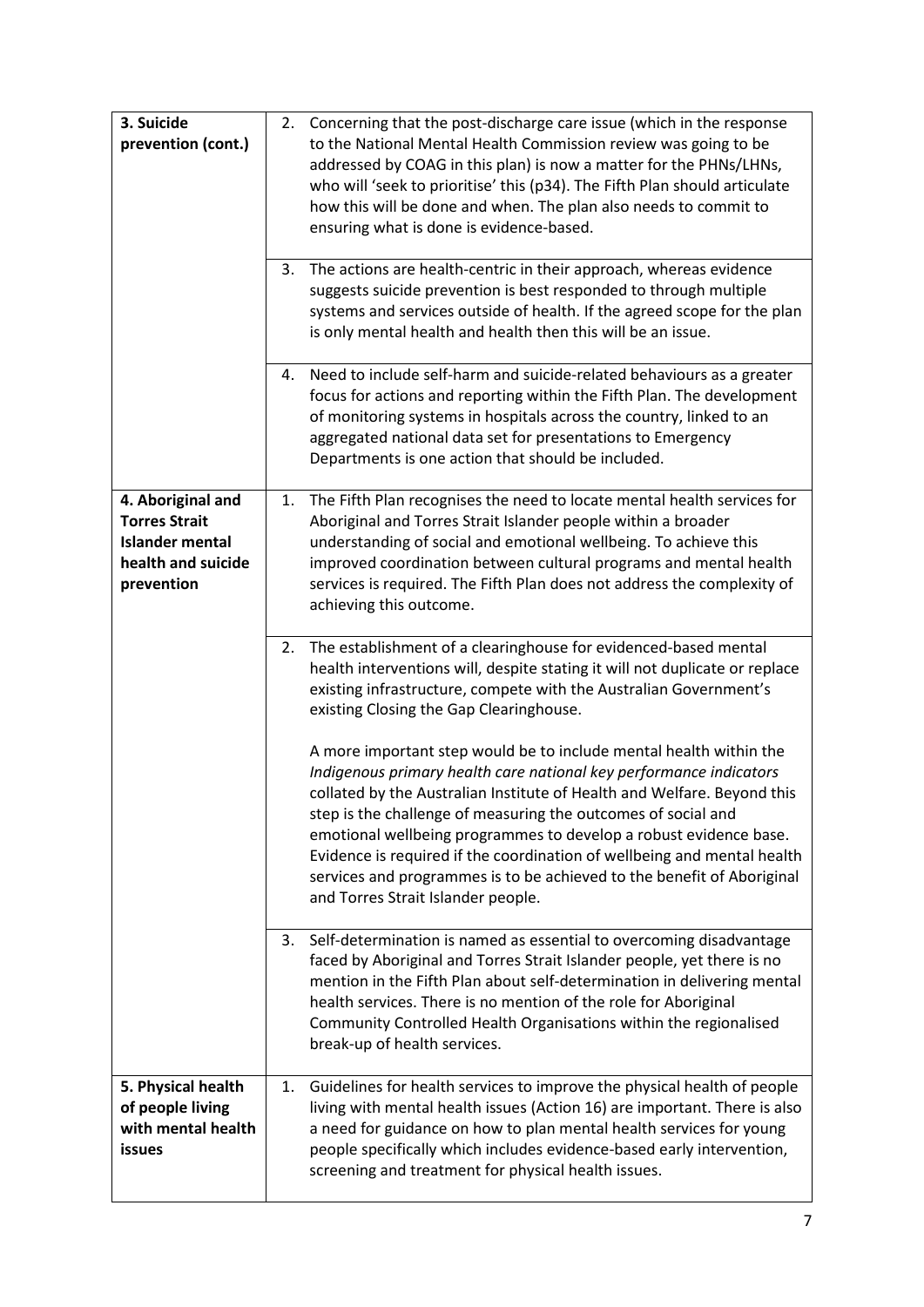| 5. Physical health<br>of people living<br>with mental health<br>issues (cont.) | 2. | Data collection on the mental, physical and sexual health of young<br>people needs to be improved by expanding existing health surveys or<br>developing a targeted survey. Governments should define in the Fifth<br>Plan who will be responsible for this and through what mechanism.                                                                                                                                                                                                                                                    |
|--------------------------------------------------------------------------------|----|-------------------------------------------------------------------------------------------------------------------------------------------------------------------------------------------------------------------------------------------------------------------------------------------------------------------------------------------------------------------------------------------------------------------------------------------------------------------------------------------------------------------------------------------|
|                                                                                | 3. | Training in monitoring and treatment of physical health in mental<br>health service delivery should be named in the Fifth Plan and included<br>in all Commonwealth and state/territory mental health workforce<br>plans. The Positive Cardiometabolic Health monitoring matrix<br>developed by the Health Education and Training Institute (NSW<br>Government) provides a ready resource for increasing physical health<br>monitoring of people experiencing mental ill-health. The matrix is<br>available in an adult and youth version. |
| 6. Stigma and<br>discrimination<br>reduction                                   | 1. | There needs to be a stronger focus on reducing stigma and<br>discrimination in the broader community, not just in the professional<br>health workforce. This should include a stronger role for the media to<br>report responsibly on stories which involve someone with mental ill-<br>health and the use of both traditional and social media to combat<br>stigma and discrimination.                                                                                                                                                   |
|                                                                                | 2. | Responding to stigma within the health workforce needs to include the<br>development of national standards of care, agreed to by all levels of<br>government and implemented through a commitment to training the<br>workforce every two-three years in responding empathetically and<br>effectively. This is particularly important for responses to those<br>presenting in Emergency Departments (and to other first responder<br>workforces) as a result of self-harm and suicide attempts.                                            |
|                                                                                | 3. | Racism adds to the experience of mental ill-health and to the public<br>and systemic stigma and discrimination young people can already<br>experience. The Fifth Plan needs to make this connection and outline<br>how systemic racism will be addressed.                                                                                                                                                                                                                                                                                 |
| 7. Safety and<br>quality in mental<br>health care                              | 1. | Targets are needed to eliminate all avoidable harm in mental health<br>and health services and systems (as proposed by Duckett report, the<br>review of hospital safety and quality assurance in Victoria, 2016).                                                                                                                                                                                                                                                                                                                         |
|                                                                                |    | 2. An evaluation and research agenda needs to be described here to<br>demonstrate a much stronger commitment to monitoring the impacts<br>that activities implemented under this plan have on patient care and<br>safety.                                                                                                                                                                                                                                                                                                                 |
|                                                                                | 3. | Many issues with patient safety stem from insufficient funding and<br>resources which in turn has diminished departments and public health<br>provider's ability to oversee and monitor safety and quality.<br>Governments need to articulate their responsibilities and actions for<br>addressing this nationally.                                                                                                                                                                                                                       |